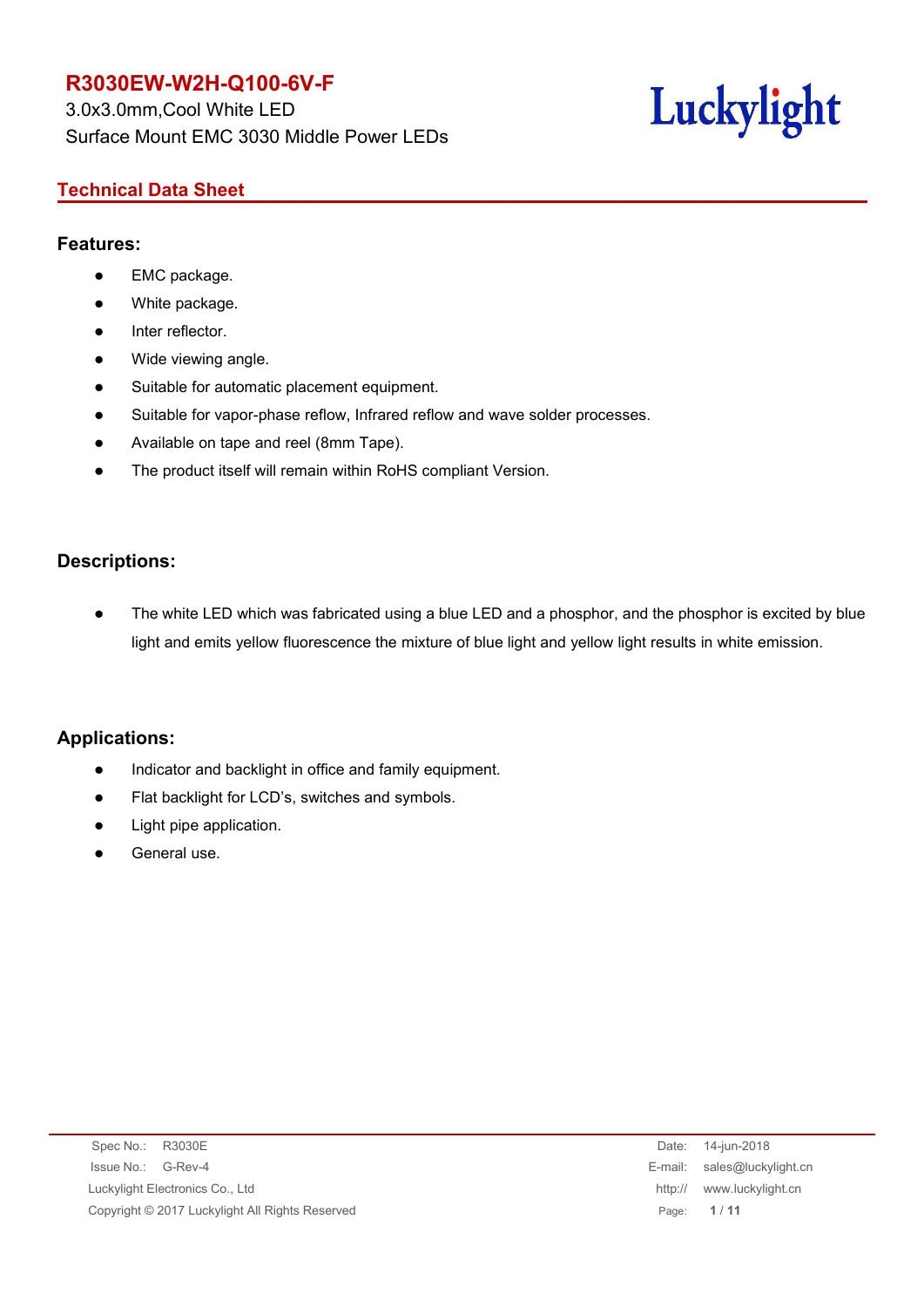3.0x3.0mm,Cool White LED Surface Mount EMC 3030 Middle Power LEDs



#### **Technical Data Sheet**

| Part No.              | <b>Emitting Color</b> | <b>Lens Color</b> |
|-----------------------|-----------------------|-------------------|
| R3030EW-W2H-Q100-6V-F | Cool White            | Yellow Diffused   |

#### **Package Dimension:**





95[0.077



**Polarity**

**Recommended Soldering Pad Dimensions**



#### Notes:

- 1. All dimensions are in millimeters (inches).
- 2. Tolerance is  $\pm$  0.25 mm (.010") unless otherwise noted.

 $0.8[0.03]$ 

| Spec No.: R3030E                                | 14-jun-2018<br>Date:         |
|-------------------------------------------------|------------------------------|
| Issue No.: G-Rev-4                              | E-mail: sales@luckylight.cn  |
| Luckylight Electronics Co., Ltd                 | www.luckylight.cn<br>http:// |
| Copyright © 2017 Luckylight All Rights Reserved | Page: 2/11                   |
|                                                 |                              |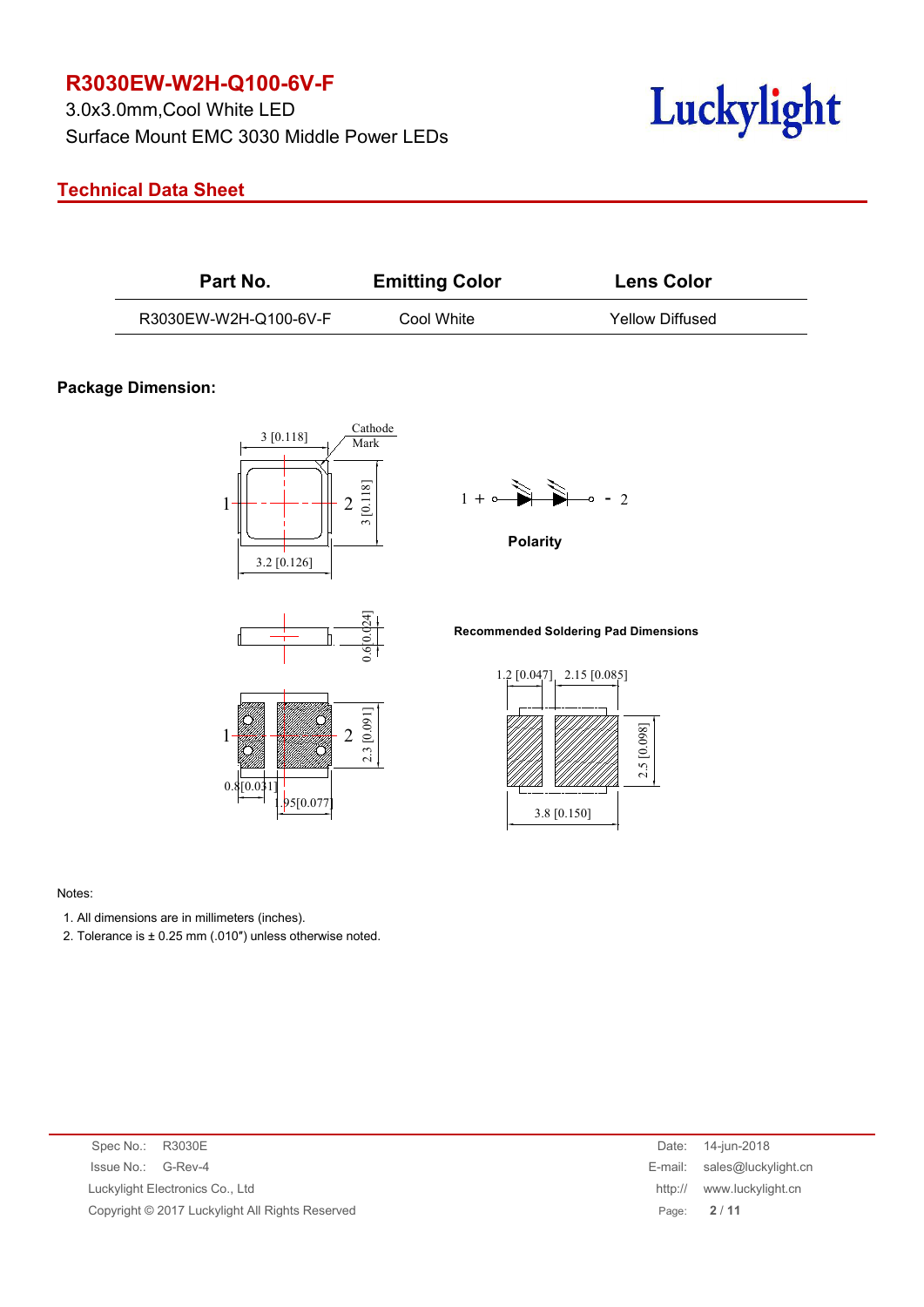3.0x3.0mm,Cool White LED Surface Mount EMC 3030 Middle Power LEDs



#### **Technical Data Sheet**

#### **Absolute Maximum Ratings at Ta=25**℃

| <b>Parameters</b>                   | Symbol     | <b>Max</b>                         | <b>Unit</b> |
|-------------------------------------|------------|------------------------------------|-------------|
| Power Dissipation                   | Pd         | 1020                               | mW          |
| Peak Forward Current <sup>(a)</sup> | <b>IFP</b> | 200                                | mA          |
| DC Forward Current <sup>(b)</sup>   | IF         | 150                                | mA          |
| Reverse Voltage                     | VR.        | 5                                  |             |
| Electrostatic Discharge (HBM)       | <b>ESD</b> | 1000                               |             |
| <b>Operating Temperature Range</b>  | Topr       | -40 $\degree$ C to +80 $\degree$ C |             |
| Storage Temperature Range           | Tstg       | -40 $\degree$ C to +85 $\degree$ C |             |
| <b>Soldering Temperature</b>        | Tsld       | 260℃ for 5 Seconds                 |             |

Notes:

a. Derate linearly as shown in derating curve.

b. Duty Factor = 10%, Frequency = 1 kHz

# **Electrical Optical Characteristics at Ta=25**℃

| <b>Parameters</b>                       | Symbol        | Min.  | Typ. | Max.                   | Unit   | <b>Test Condition</b> |
|-----------------------------------------|---------------|-------|------|------------------------|--------|-----------------------|
| Luminous Flux (a)                       | Φv            | 100   | 120  | $---$                  | Im     | $IF=150mA$            |
| Viewing Angle (b)                       | $2\theta$ 1/2 | $---$ | 120  | $---$                  | Deg    | $IF=150mA$            |
|                                         | X             | $---$ | 0.31 | $\qquad \qquad \cdots$ |        |                       |
| Chromaticity Coordinates <sup>(C)</sup> | у             | $---$ | 0.32 | $---$                  |        | $IF=150mA$            |
| <b>Color Temperature</b>                | <b>CCT</b>    | 5000  | 6500 | $---$                  | K      | $IF=150mA$            |
| <b>Color Rendering Index</b>            | CRI           | 70    | ---  | $---$                  | Ra     | $IF=150mA$            |
| <b>Forward Voltage</b>                  | VF            | 5.60  | 6.00 | 6.80                   | $\vee$ | $IF=150mA$            |
| <b>Reverse Current</b>                  | IR            | $---$ | ---  | 10                     | μA     | $V_R = 5V$            |

Notes:

a. ALuminous intensity is measured with a light sensor and filter combination that approximates the CIE eye-response curve.

b. 2θ1/2 is the o -axis angle where the luminous intensity is 1⁄2 the peak intensity

c. The dominant wavelength (λd) is derived from the CIE chromaticity diagram and represents the single wavelength which

Spec No.: R3030E **Date: 14-jun-2018** Issue No.: G-Rev-4 E-mail: sales@luckylight.cn Luckylight Electronics Co., Ltd http:// www.luckylight.cn Copyright © 2017 Luckylight All Rights Reserved Page: **3** / **11** defines the color of the device.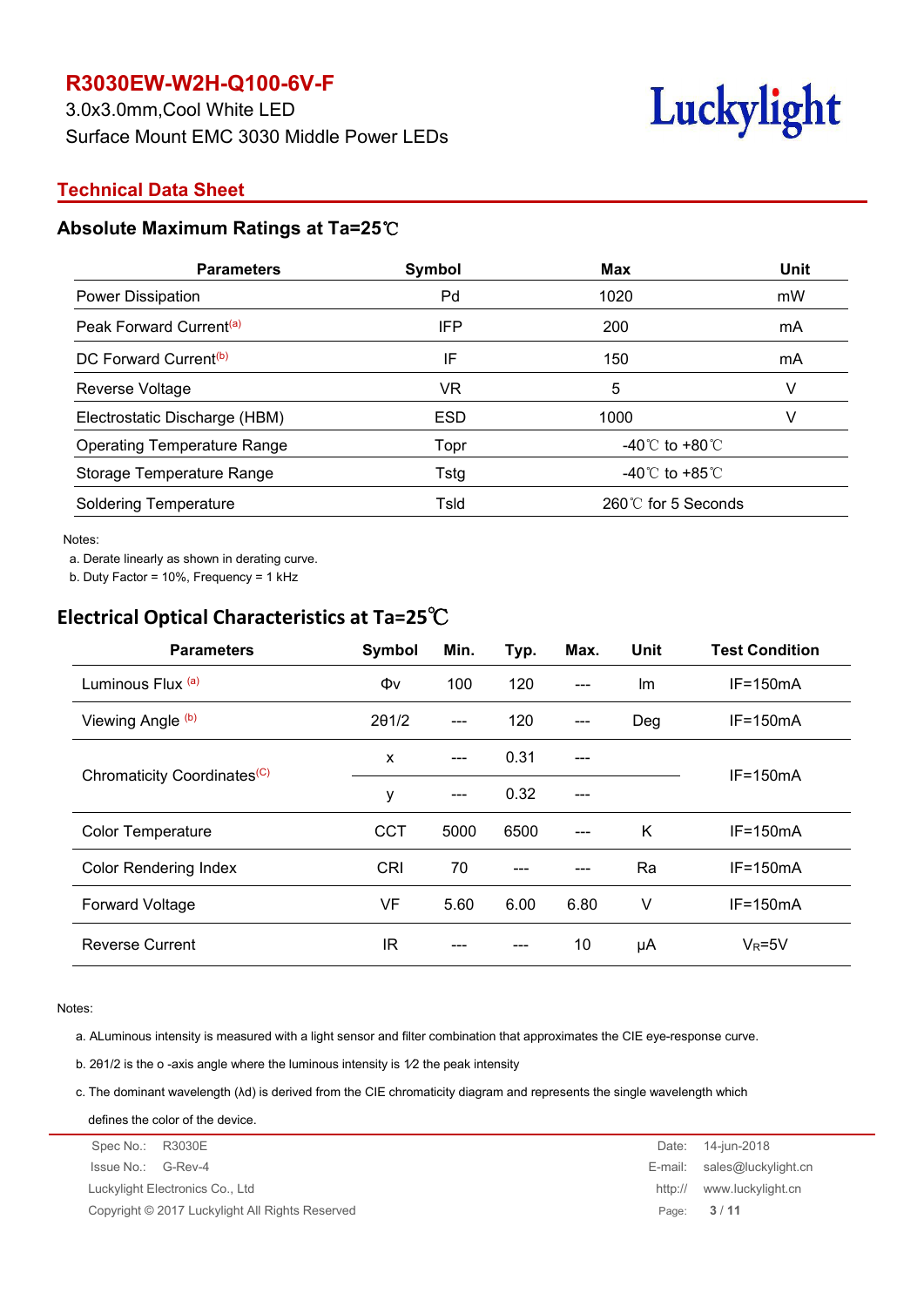3.0x3.0mm,Cool White LED Surface Mount EMC 3030 Middle Power LEDs

# Luckylight

#### **Technical Data Sheet**

# **Typical Electrical / Optical Characteristics Curves (25**℃ **Ambient Temperature Unless Otherwise Noted)**



Spec No.: R3030E Date: 14-jun-2018 Issue No.: G-Rev-4 E-mail: sales@luckylight.cn Luckylight Electronics Co., Ltd Copyright © 2017 Luckylight All Rights Reserved



Luminous Intensity & Forward Current





| Date:   | 14-jun-2018         |
|---------|---------------------|
| E-mail: | sales@luckylight.cn |
| http:// | www.luckylight.cn   |
| Page:   | 4/11                |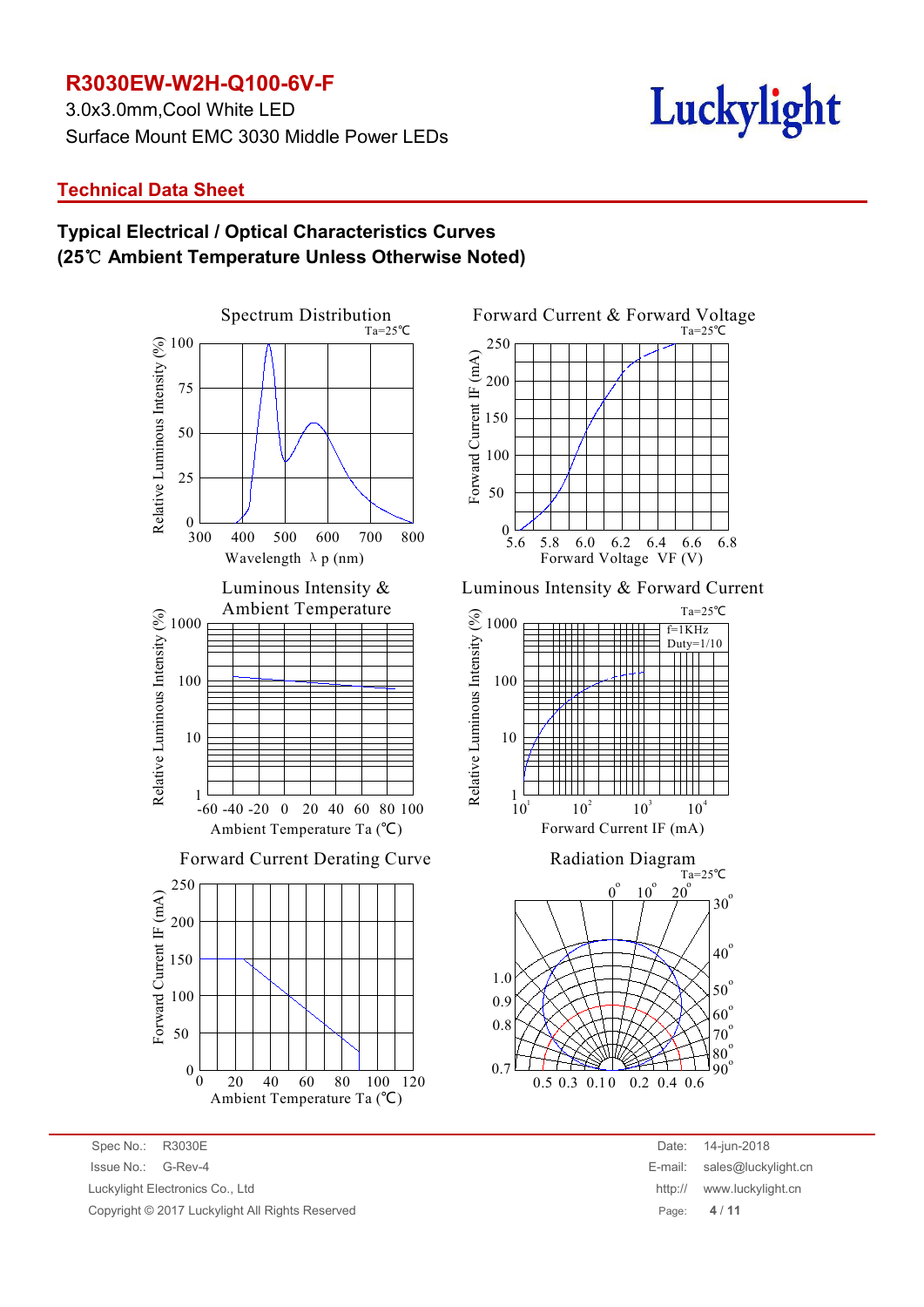3.0x3.0mm,Cool White LED Surface Mount EMC 3030 Middle Power LEDs



#### **Technical Data Sheet**





#### Chromaticity Coordinates Specifications for Bin Rank:

| Left x<br>Right x<br>Right y<br><b>Bin Code</b><br>Left y<br>Bottom x<br>Top x<br>Top y | Bottom y |
|-----------------------------------------------------------------------------------------|----------|
|                                                                                         |          |
| $E1-1$<br>0.305<br>0.324<br>0.313<br>0.331<br>0.312<br>0.341<br>0.303                   | 0.333    |
| $E2-1$<br>0.306<br>0.316<br>0.314<br>0.313<br>0.331<br>0.323<br>0.305                   | 0.324    |
| $E3-1$<br>0.308<br>0.307<br>0.315<br>0.313<br>0.314<br>0.323<br>0.306                   | 0.316    |
| $E4-1$<br>0.310<br>0.298<br>0.316<br>0.315<br>0.313<br>0.304<br>0.308                   | 0.307    |
| $E1-2$<br>0.313<br>0.331<br>0.340<br>0.323<br>0.349<br>0.312<br>0.323                   | 0.341    |
| $E2-2$<br>0.314<br>0.323<br>0.323<br>0.330<br>0.323<br>0.340<br>0.313                   | 0.331    |
| E3-2<br>0.315<br>0.313<br>0.323<br>0.321<br>0.323<br>0.330<br>0.314                     | 0.323    |
| $E4-2$<br>0.321<br>0.316<br>0.304<br>0.323<br>0.311<br>0.323<br>0.315                   | 0.313    |
| $F1-1$<br>0.323<br>0.340<br>0.330<br>0.357<br>0.330<br>0.347<br>0.323                   | 0.349    |
| $F2-1$<br>0.323<br>0.330<br>0.330<br>0.337<br>0.330<br>0.347<br>0.323                   | 0.340    |
| $F3-1$<br>0.323<br>0.321<br>0.330<br>0.327<br>0.330<br>0.337<br>0.323                   | 0.330    |
| $F4-1$<br>0.323<br>0.311<br>0.330<br>0.327<br>0.330<br>0.317<br>0.323                   | 0.321    |
| $F1-2$<br>0.347<br>0.330<br>0.337<br>0.354<br>0.338<br>0.365<br>0.330                   | 0.357    |
| $F2-2$<br>0.330<br>0.337<br>0.337<br>0.343<br>0.337<br>0.354<br>0.330                   | 0.347    |
| $F3-2$<br>0.330<br>0.327<br>0.337<br>0.333<br>0.337<br>0.343<br>0.330                   | 0.337    |
| $F4-2$<br>0.330<br>0.317<br>0.337<br>0.322<br>0.337<br>0.333<br>0.330                   | 0.327    |
| $F1-3$<br>0.337<br>0.354<br>0.362<br>0.347<br>0.373<br>0.346<br>0.338                   | 0.365    |
| $F2-3$<br>0.337<br>0.343<br>0.346<br>0.362<br>0.345<br>0.351<br>0.337                   | 0.354    |
| $F3-3$<br>0.337<br>0.333<br>0.344<br>0.340<br>0.345<br>0.351<br>0.337                   | 0.343    |
| $F4-3$<br>0.337<br>0.322<br>0.343<br>0.344<br>0.328<br>0.340<br>0.337                   | 0.333    |

#### Notes:

1. Color coordinates measurement allowance is  $\pm$  0.15.

2. One delivery will include up to two consecutive color ranks and three luminous intensity ranks of the products the quantity-ratio of the ranks

is decided by *Luckylight*.

Copyright © 2017 Luckylight All Rights Reserved Page: **5** / **11**

Spec No.: R3030E Date: 14-jun-2018 Issue No.: G-Rev-4 E-mail: sales@luckylight.cn Luckylight Electronics Co., Ltd http:// www.luckylight.cn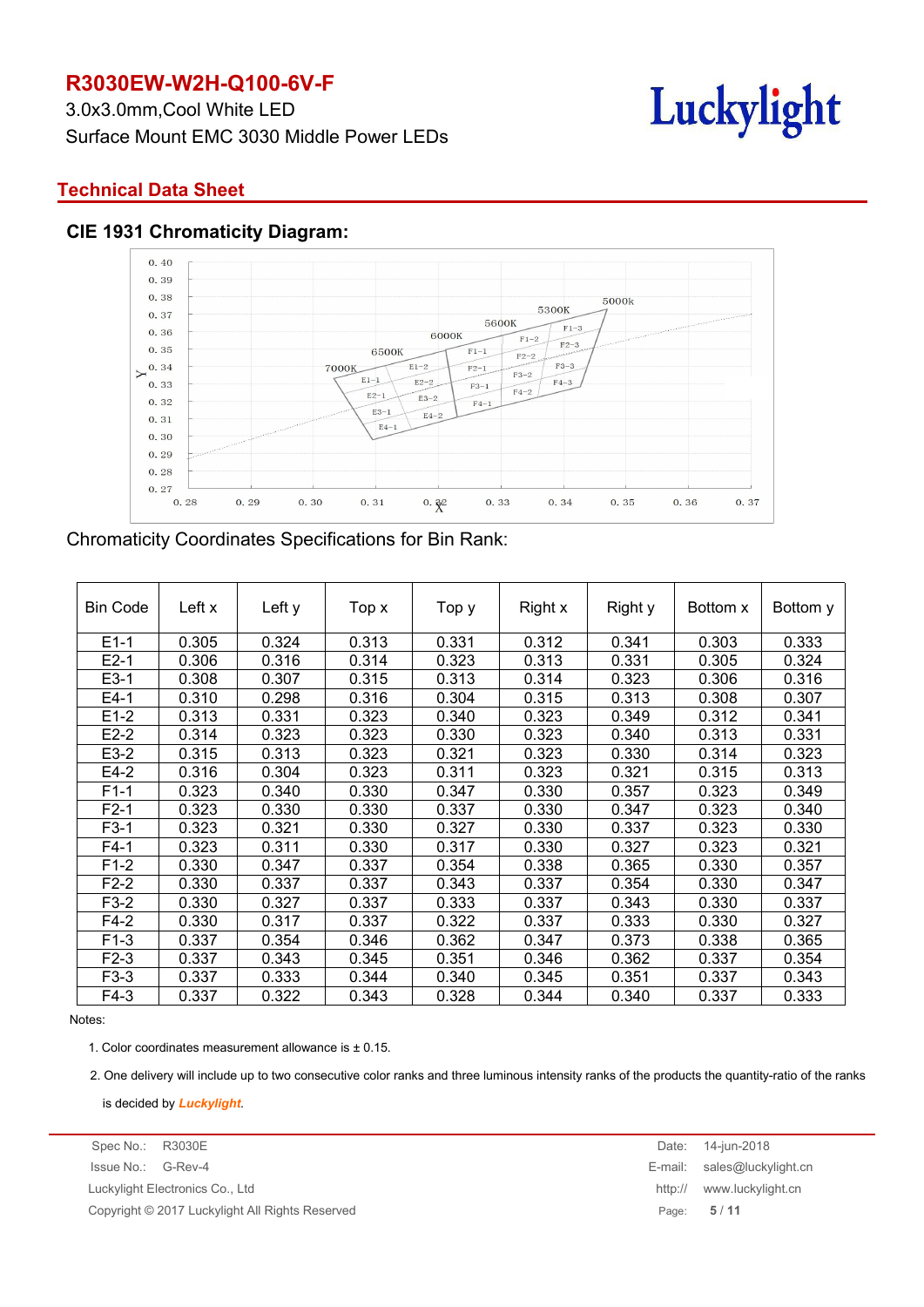3.0x3.0mm,Cool White LED Surface Mount EMC 3030 Middle Power LEDs



#### **Technical Data Sheet**

Reel Dimensions:



Unit: mm Tolerance:  $\pm$  0.25mm

## **Carrier Tape Dimensions:**

Loaded quantity 5000 pcs per reel.



Spec No.: R3030E Date: 14-jun-2018 Issue No.: G-Rev-4 E-mail: sales@luckylight.cn Luckylight Electronics Co., Ltd http:// www.luckylight.cn Copyright © 2017 Luckylight All Rights Reserved Page: **6** / **11**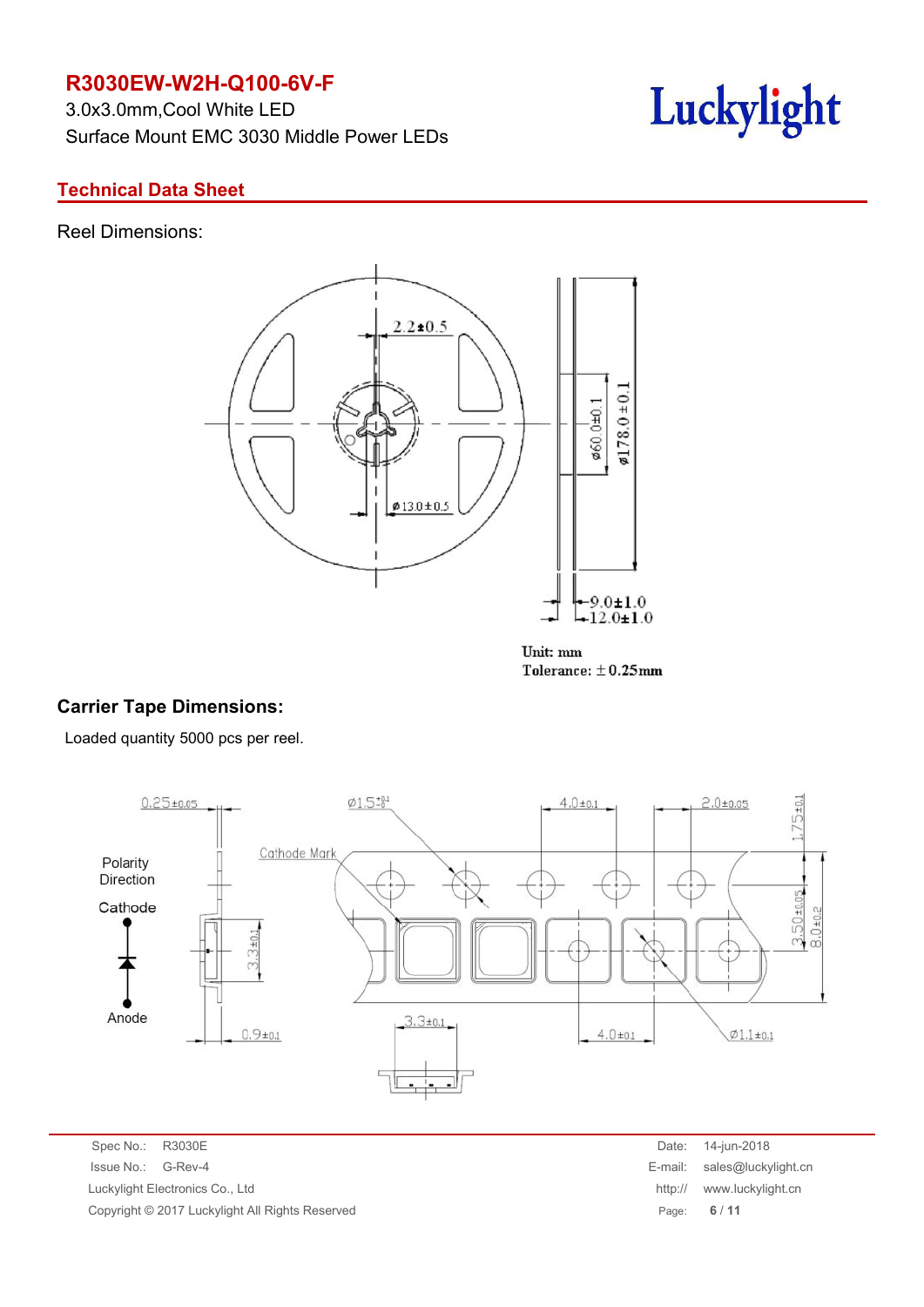3.0x3.0mm,Cool White LED Surface Mount EMC 3030 Middle Power LEDs



#### **Technical Data Sheet**

#### **Packing & Label Specifications:**

Moisture Resistant Packaging:



Label

Outside Box



| Spec No.: R3030E                                | Date: 14-jun-2018            |
|-------------------------------------------------|------------------------------|
| Issue No.: G-Rev-4                              | E-mail: sales@luckylight.cn  |
| Luckylight Electronics Co., Ltd                 | www.luckylight.cn<br>http:// |
| Copyright © 2017 Luckylight All Rights Reserved | Page: 7/11                   |
|                                                 |                              |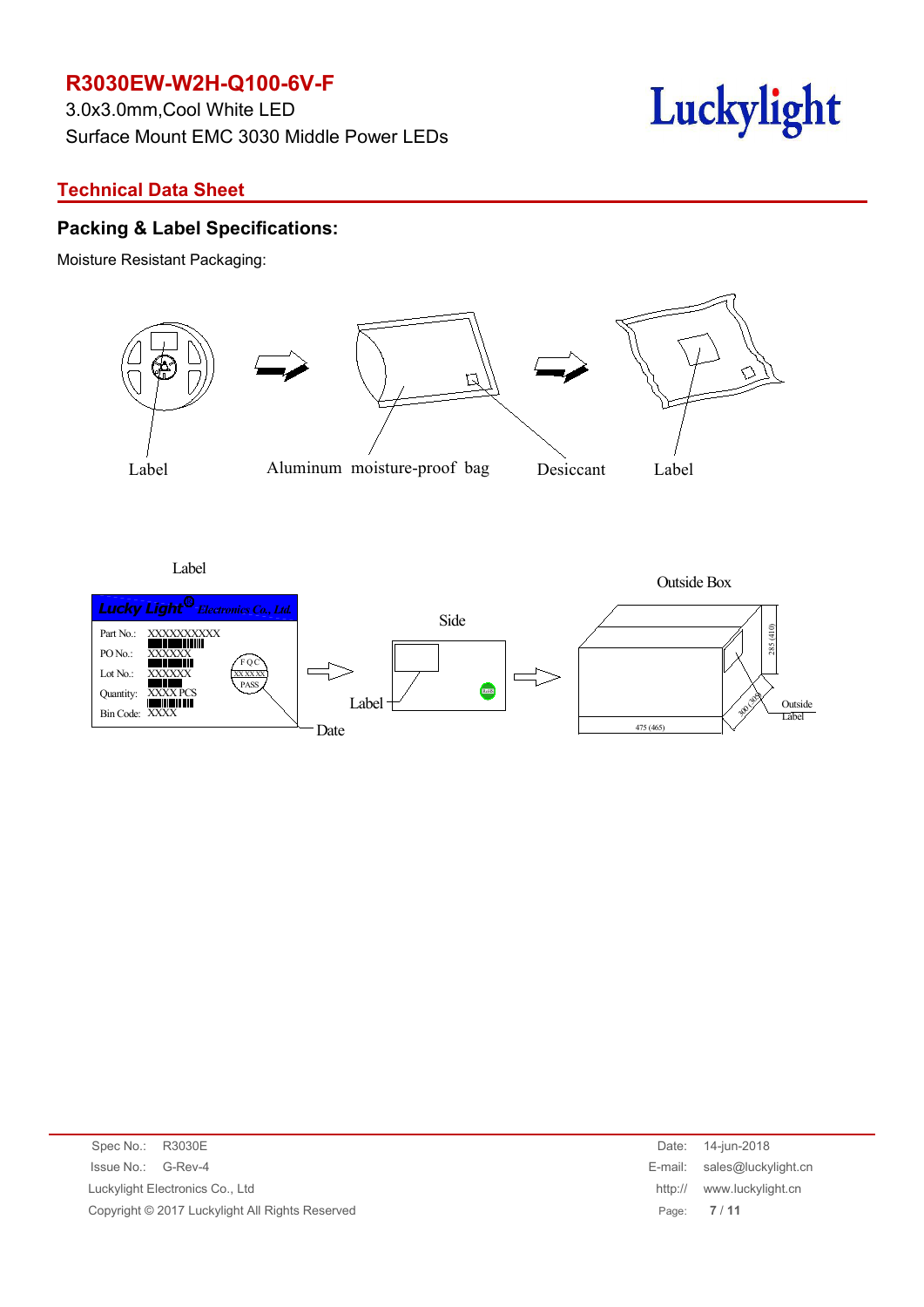3.0x3.0mm,Cool White LED Surface Mount EMC 3030 Middle Power LEDs

# Luckylight

# **Technical Data Sheet**

# **CAUTIONS**

#### **1. Handling Precautions:**

1.1 Handle the component along the side surfaces by using forceps or appropriate tools.

1.2 Do not directly touch or handle the silicone lens surface. It may damage the internal circuitry.

1.3 Do not stack together assembled PCBs containing exposed LEDs. Impact may scratch the silicone lens or damage the internal circuitry.



1.4 Compare to epoxy encapsulant that is hard and brittle, silicone is softer and flexible. Although its characteristic significantly reduces thermal stress, it is more susceptible to damage by external mechanical force. As a result, special handling precautions need to be observed during assembly using silicone encapsulated LED products. Failure to comply might lead to damage and premature failure of the LED.

#### **2. Storage:**

2.1 Do not open moisture proof bag before the products are ready to use.

- 2.2 Before opening the package, the LEDs should be kept at 30°C or less and 60%RH or less.
- 2.3 The LEDs should be used within a year.
- 2.4 After opening the package, the LEDs should be kept at 30°C or less and 60%RH or less.
- 2.5 The LEDs should be used within 24 hours after opening the package.

2.6 If the moisture adsorbent material has fabled away or the LEDs have exceeded the storage time, baking treatment should be performed using the following conditions. Baking treatment: 65±5°C for 24 hours.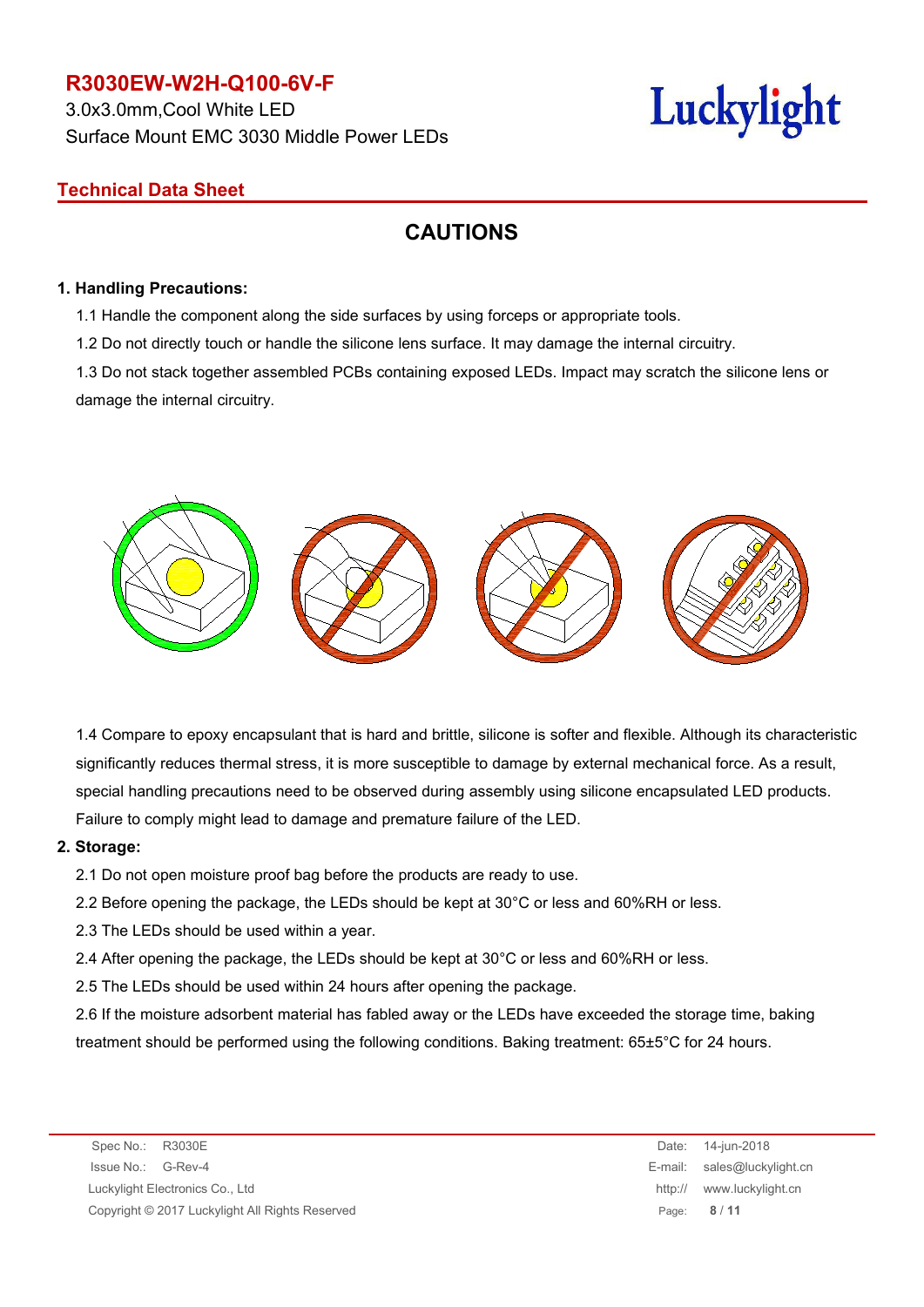3.0x3.0mm,Cool White LED Surface Mount EMC 3030 Middle Power LEDs



# **Technical Data Sheet**

#### **3. Soldering Condition:**

3.1 Pb-free solder temperature profile.



- 3.2 Reflow soldering should not be done more than two times.
- 3.3 When soldering, do not put stress on the LEDs during heating.
- 3.4 After soldering, do not warp the circuit board.
- 3.5 Recommended soldering conditions:

|                  | Reflow soldering                 | Soldering iron |                      |  |
|------------------|----------------------------------|----------------|----------------------|--|
| Pre-heat         | $150 - 200^{\circ}$ C            | Temperature    | $300^{\circ}$ C Max. |  |
| Pre-heat time    | 120 sec. Max.                    | Soldering time | 3 sec. Max.          |  |
| Peak temperature | $260^{\circ}$ C Max.             |                | (one time only)      |  |
| Soldering time   | 10 sec. Max. (Max. two<br>times) |                |                      |  |

3.6 Because different board designs use different number and types of devices, solder pastes, reflow ovens, and circuit boards, no single temperature profile works for all possible combinations.

However, you can successfully mount your packages to the PCB by following the proper guidelines and PCB-specific characterization.

Spec No.: R3030E Date: 14-jun-2018 Issue No.: G-Rev-4 E-mail: sales@luckylight.cn Luckylight Electronics Co., Ltd http:// www.luckylight.cn Copyright © 2017 Luckylight All Rights Reserved Page: **9** / **11**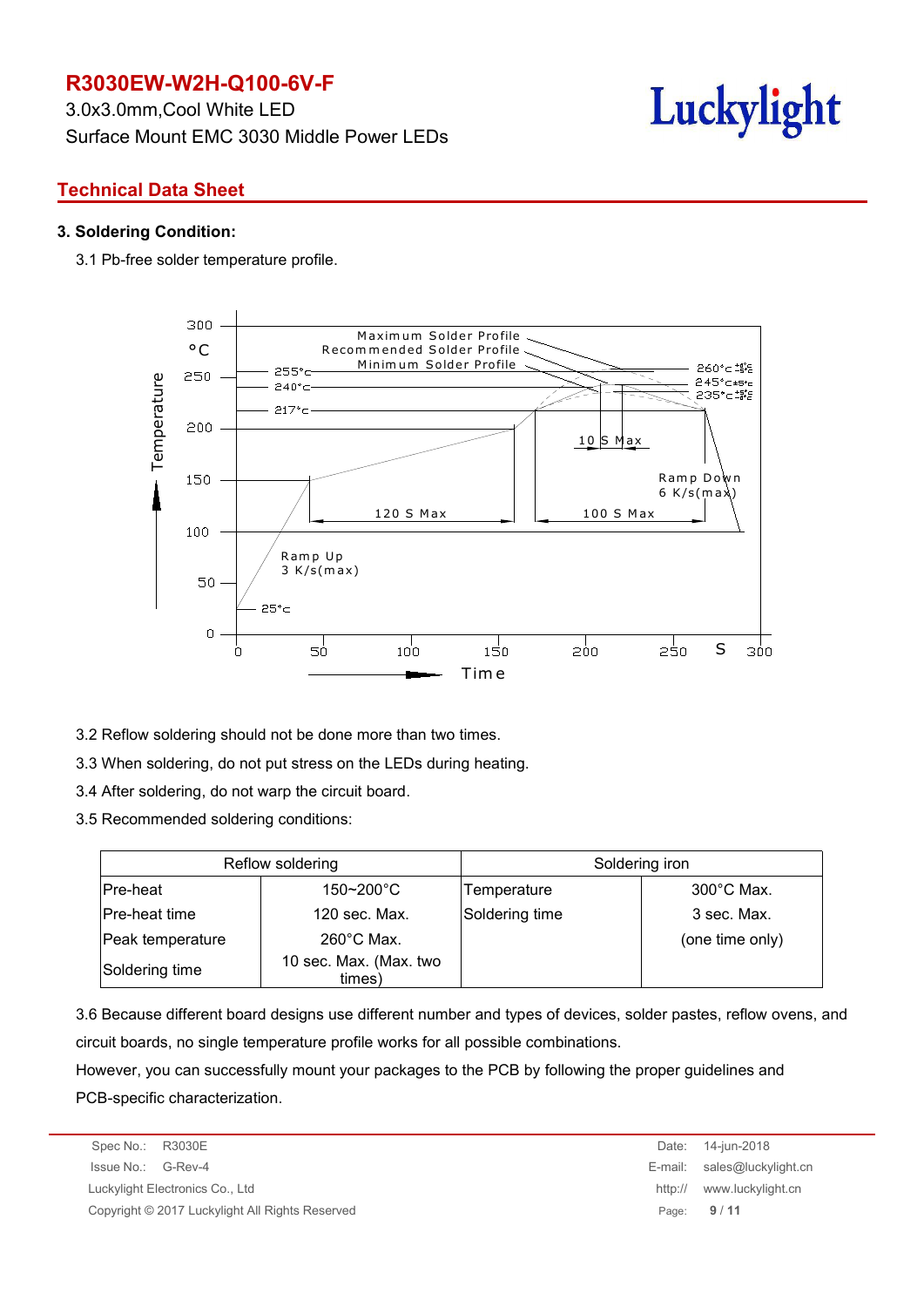3.0x3.0mm,Cool White LED Surface Mount EMC 3030 Middle Power LEDs

# **Technical Data Sheet**

#### **4. Drive Method:**

4.1 An LED is a current-operated device. In order to ensure intensity uniformity on multiple LEDs connected in parallel in an application, it is recommended that a current limiting resistor be incorporated in the drive circuit, in series with each LED as shown in Circuit A below.



(A) Recommended circuit.

(B) The brightness of each LED might appear different due to the differences in the I-V characteristics of those LEDs.

#### **5. ESD (Electrostatic Discharge):**

Static Electricity or power surge will damage the LED. Suggestions to prevent ESD damage:

- Use of a conductive wrist band or anti-electrostatic glove when handling these LEDs.
- All devices, equipment, and machinery must be properly grounded.
- Work tables, storage racks, etc. should be properly grounded.
- Use ion blower to neutralize the static charge which might have built up on surface of the LED's plastic lens as a result of friction between LEDs during storage and handling.

ESD-damaged LEDs will exhibit abnormal characteristics such as high reverse leakage current, low forward voltage, or "no lightup" at low currents. To verify for ESD damage, check for "lightup" and Vf of the suspect LEDs at low currents. The Vf of "good" LEDs should be >2.0V@0.1mA for InGaN product and >1.4V@0.1mA for AlInGaP product.